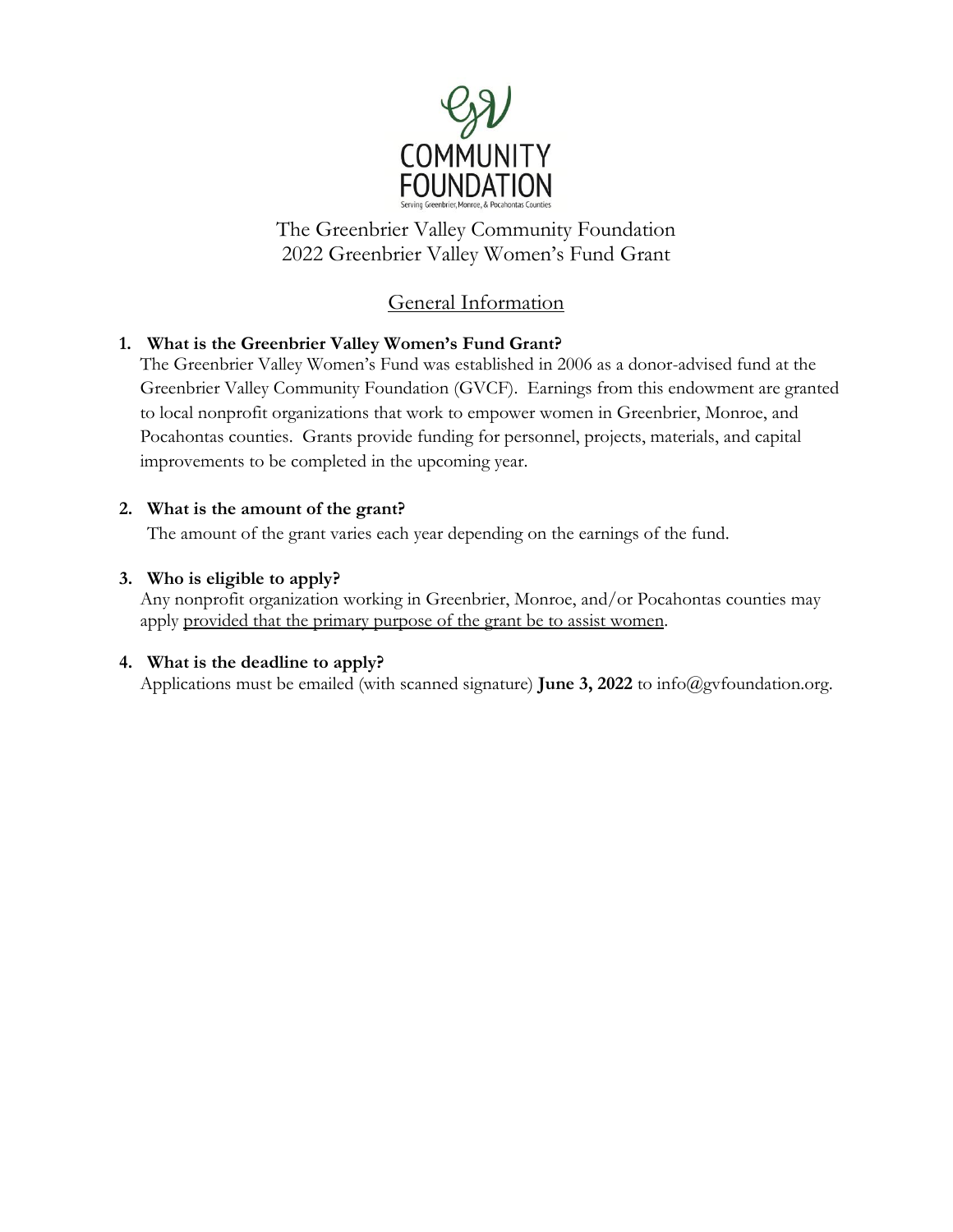

## **GREENBRIER VALLEY COMMUNITY FOUNDATION**

*Greenbrier Valley Women's Fund Grant Application Application Deadline:* **June 3, 2022**

## GENERAL INFORMATION

|                                                                       | Name of Nonprofit Organization: |  |
|-----------------------------------------------------------------------|---------------------------------|--|
|                                                                       |                                 |  |
|                                                                       | Telephone: Email: Email:        |  |
| Amount of this Request: \$ ______________ (May not exceed \$3,000.00) |                                 |  |

Below or on **one** separate page, please provide a brief history of your organization including date founded, and mission as well as area and number of people served.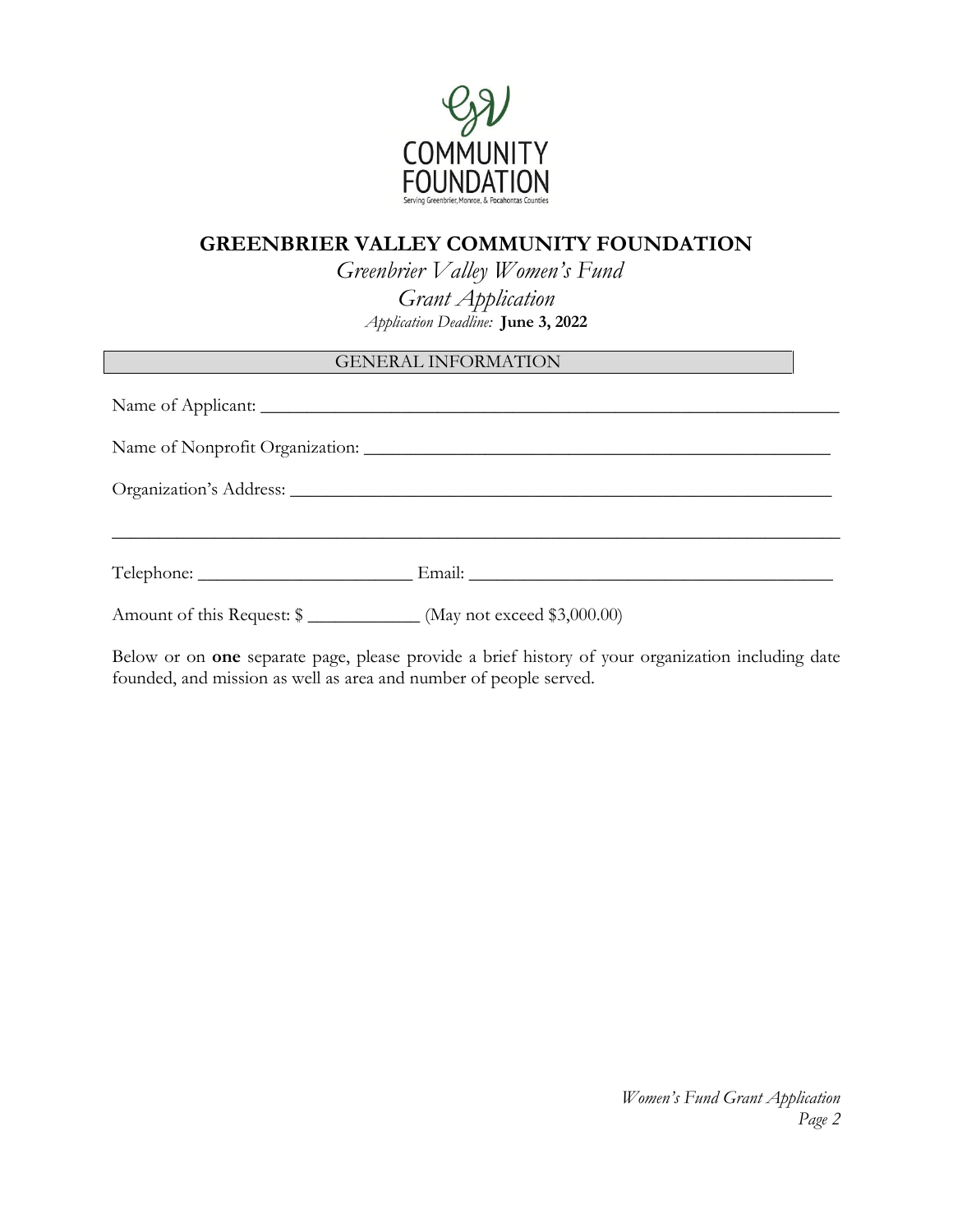#### GRANT REQUEST INFORMATION

Below or on **one** separate page, please describe how you plan to use the grant to empower women including the approximate number of women who will benefit from this grant.

Below or on **one** separate page, please provide a budget for the program expenses including any materials and supplies to be purchased.

> *Women's Fund Grant Application Page 3*